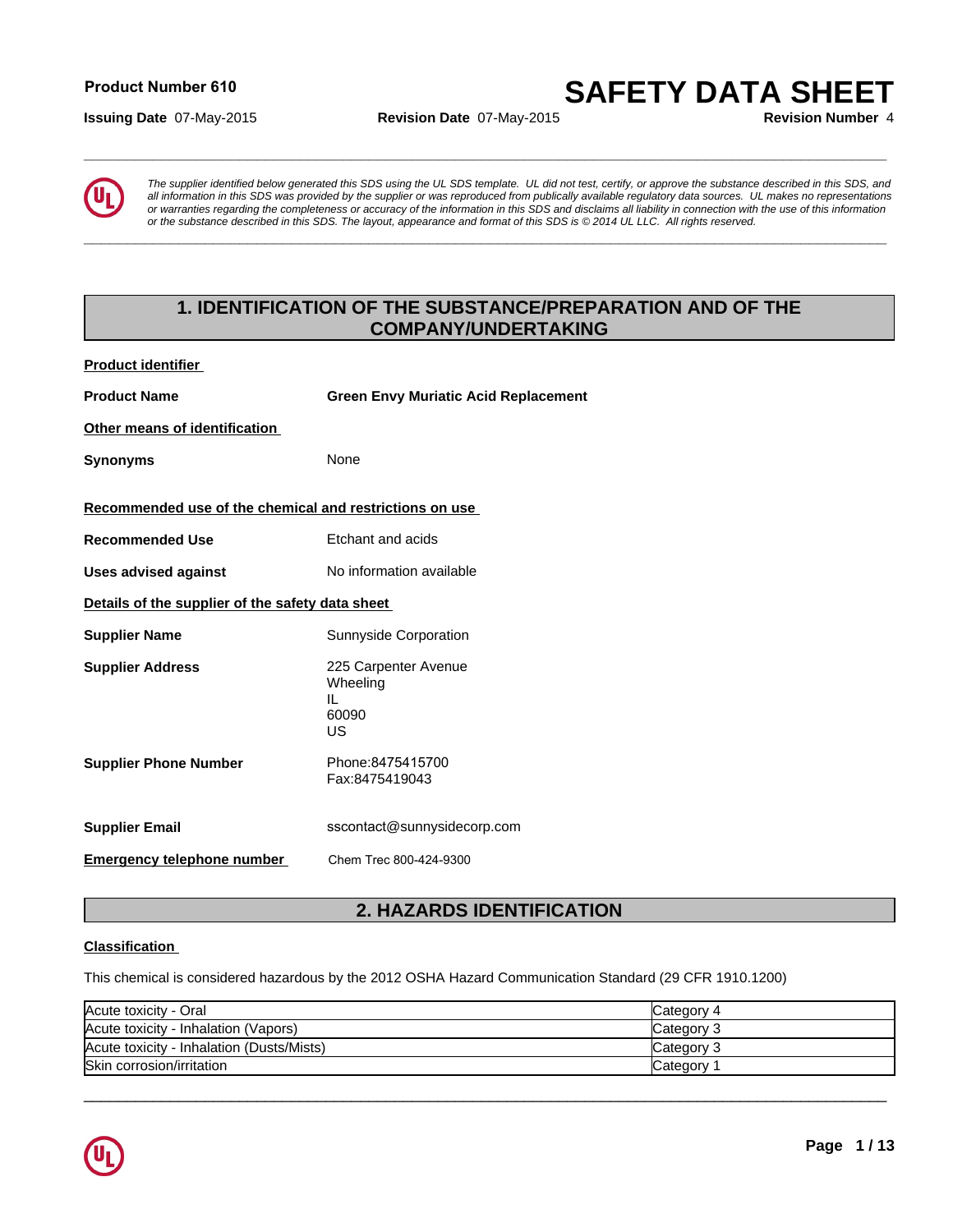| Serious eye damage/eye irritation                | ∵ategory:  |
|--------------------------------------------------|------------|
| Specific target organ toxicity (single exposure) | Category   |
| Corrosive to metals                              | ′ ategoryټ |

# **GHS Label elements, including precautionary statements**

|                                                                                                                                                                                                                      | <b>Emergency Overview</b>    |           |
|----------------------------------------------------------------------------------------------------------------------------------------------------------------------------------------------------------------------|------------------------------|-----------|
| Signal word                                                                                                                                                                                                          | <b>Danger</b>                |           |
| <b>Hazard Statements</b><br>Harmful if swallowed<br>Toxic if inhaled<br>Causes severe skin burns and eye damage<br>May cause respiratory irritation. May cause drowsiness or dizziness<br>May be corrosive to metals |                              |           |
|                                                                                                                                                                                                                      |                              |           |
|                                                                                                                                                                                                                      |                              |           |
| Appearance Transparent                                                                                                                                                                                               | <b>Physical state Liquid</b> | Odor Mild |

# **Precautionary Statements - Prevention**

Wash face, hands and any exposed skin thoroughly after handling Do not eat, drink or smoke when using this product Use only outdoors or in a well-ventilated area Do not breathe dust/fume/gas/mist/vapors/spray Wear protective gloves/protective clothing/eye protection/face protection Keep only in original container

# **Precautionary Statements - Response**

Specific treatment (see .? on this label) Immediately call a POISON CENTER or doctor/physician Specific treatment (see supplemental first aid instructions on this label)

# **Eyes**

IF IN EYES: Rinse cautiously with water for several minutes. Remove contact lenses, if present and easy to do. Continue rinsing Immediately call a POISON CENTER or doctor/physician

# **Skin**

IF ON SKIN (or hair): Remove/Take off immediately all contaminated clothing. Rinse skin with water/shower Wash contaminated clothing before reuse

# **Inhalation**

IF INHALED: Remove victim to fresh air and keep at rest in a position comfortable for breathing

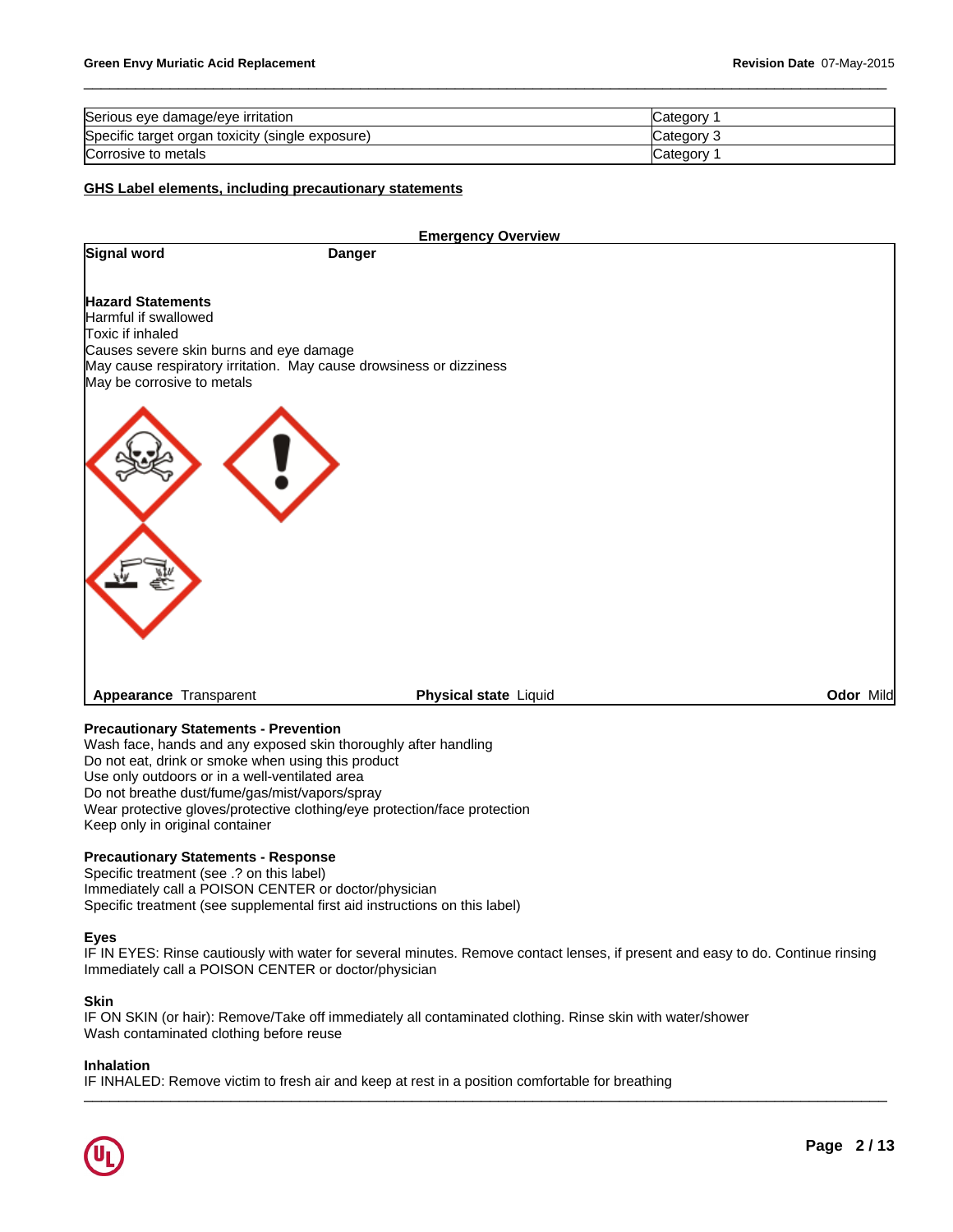Immediately call a POISON CENTER or doctor/physician Call a POISON CENTER or doctor/physician if you feel unwell

# **Ingestion**

IF SWALLOWED: Call a POISON CENTER or doctor/physician if you feel unwell Rinse mouth Do NOT induce vomiting

# **Spill**

Absorb spillage to prevent material damage

# **Precautionary Statements - Storage**

Store in a well-ventilated place. Keep container tightly closed Store locked up Store in corrosive resistant/ .? container with a resistant inner liner

# **Precautionary Statements - Disposal**

# **Hazards not otherwise classified (HNOC)**

# **Other information**

# **Interactions with Other Chemicals**

 $\_$  ,  $\_$  ,  $\_$  ,  $\_$  ,  $\_$  ,  $\_$  ,  $\_$  ,  $\_$  ,  $\_$  ,  $\_$  ,  $\_$  ,  $\_$  ,  $\_$  ,  $\_$  ,  $\_$  ,  $\_$  ,  $\_$  ,  $\_$  ,  $\_$  ,  $\_$  ,  $\_$  ,  $\_$  ,  $\_$  ,  $\_$  ,  $\_$  ,  $\_$  ,  $\_$  ,  $\_$  ,  $\_$  ,  $\_$  ,  $\_$  ,  $\_$  ,  $\_$  ,  $\_$  ,  $\_$  ,  $\_$  ,  $\_$  ,

| Hazards not otherwise classified (HNOC)                                                    |                                                                                          |          |                     |
|--------------------------------------------------------------------------------------------|------------------------------------------------------------------------------------------|----------|---------------------|
| Not applicable                                                                             |                                                                                          |          |                     |
| <b>Unknown Toxicity</b><br>0% of the mixture consists of ingredient(s) of unknown toxicity |                                                                                          |          |                     |
| <b>Other information</b>                                                                   |                                                                                          |          |                     |
| No information available                                                                   |                                                                                          |          |                     |
| <b>Interactions with Other Chemicals</b>                                                   |                                                                                          |          |                     |
|                                                                                            |                                                                                          |          |                     |
|                                                                                            | <b>3. COMPOSITION/INFORMATION ON INGREDIENTS</b>                                         |          |                     |
|                                                                                            |                                                                                          |          |                     |
|                                                                                            | <b>CAS No</b>                                                                            | Weight-% | <b>Trade Secret</b> |
|                                                                                            | 7647-01-0                                                                                | 19       |                     |
|                                                                                            | *The exact percentage (concentration) of composition has been withheld as a trade secret |          |                     |
|                                                                                            | <b>4. FIRST AID MEASURES</b>                                                             |          |                     |
| No information available.<br><b>Chemical Name</b><br>Hydrogen chloride                     |                                                                                          |          |                     |

# **First aid measures**

| <b>General Advice</b> | Immediate medical attention is required. Show this safety data sheet to the doctor<br>in attendance.                                                                                                                                                                       |
|-----------------------|----------------------------------------------------------------------------------------------------------------------------------------------------------------------------------------------------------------------------------------------------------------------------|
| Eye contact           | Rinse immediately with plenty of water, also under the eyelids, for at least 15<br>minutes. Keep eye wide open while rinsing. Do not rub affected area. Remove<br>contact lenses, if present and easy to do. Continue rinsing. Seek immediate<br>medical attention/advice. |
| <b>Skin contact</b>   | Wash off immediately with soap and plenty of water while removing all<br>contaminated clothes and shoes. Immediate medical attention is required.                                                                                                                          |

 $\Box$ 

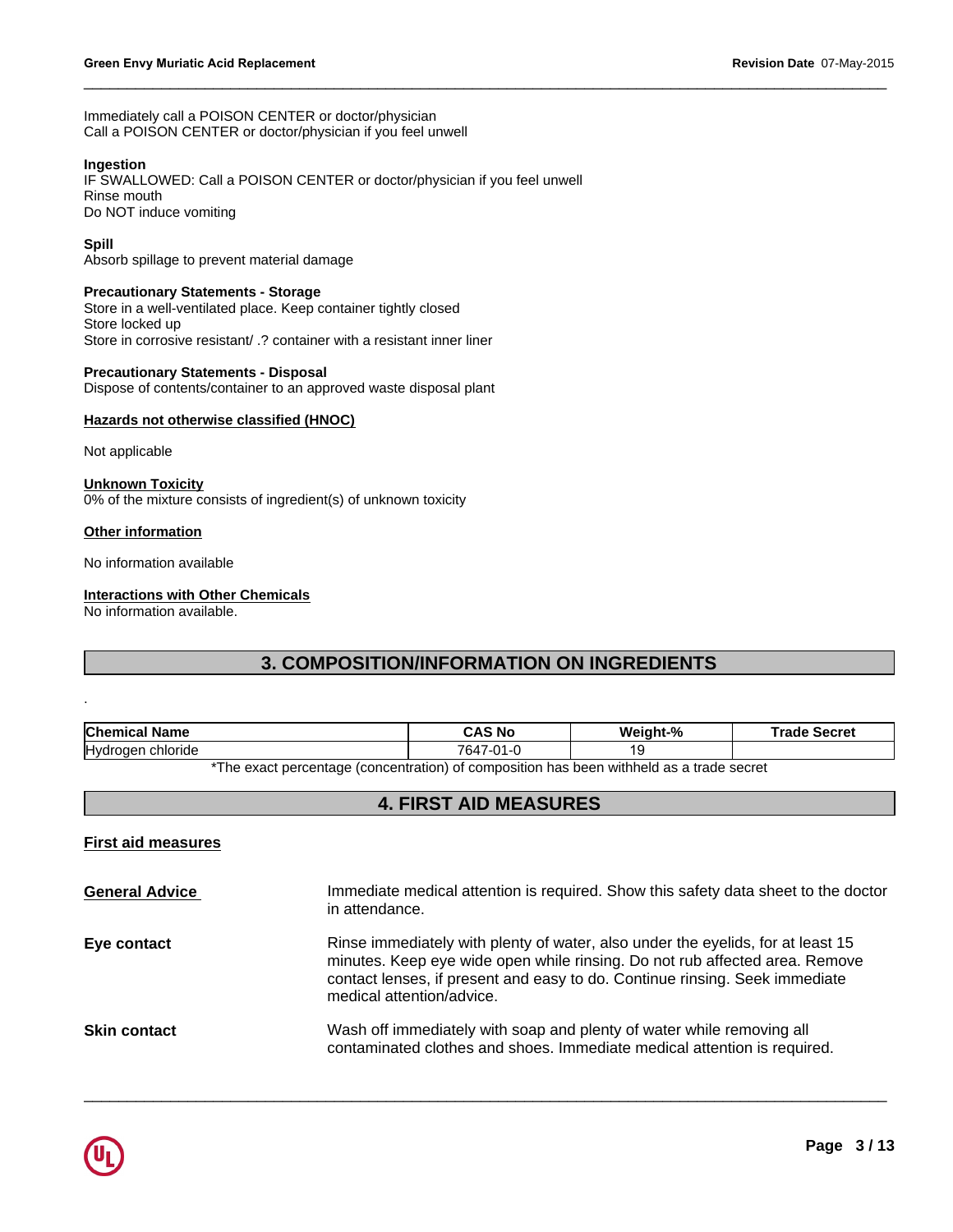| <b>Inhalation</b>                  | Remove to fresh air. If breathing has stopped, give artificial respiration. Get<br>medical attention immediately. Do not use mouth-to-mouth method if victim<br>ingested or inhaled the substance; give artificial respiration with the aid of a pocket<br>mask equipped with a one-way valve or other proper respiratory medical device. If<br>breathing is difficult, (trained personnel should) give oxygen. Delayed pulmonary<br>edema may occur. Avoid direct contact with skin. Use barrier to give<br>mouth-to-mouth resuscitation. Get medical attention immediately if symptoms<br>occur. |
|------------------------------------|----------------------------------------------------------------------------------------------------------------------------------------------------------------------------------------------------------------------------------------------------------------------------------------------------------------------------------------------------------------------------------------------------------------------------------------------------------------------------------------------------------------------------------------------------------------------------------------------------|
| Ingestion                          | Do NOT induce vomiting. Rinse mouth immediately and drink plenty of water.<br>Never give anything by mouth to an unconscious person. Call a physician or<br>poison control center immediately.                                                                                                                                                                                                                                                                                                                                                                                                     |
| Self-protection of the first aider | Ensure that medical personnel are aware of the material(s) involved, take<br>precautions to protect themselves and prevent spread of contamination. Avoid<br>contact with skin, eyes or clothing. Avoid direct contact with skin. Use barrier to<br>give mouth-to-mouth resuscitation. Use personal protective equipment as<br>required. Wear personal protective clothing (see section 8).                                                                                                                                                                                                        |

# **Most important symptoms and effects, both acute and delayed**

**Most Important Symptoms and** Burning. Burning sensation. Coughing and/ or wheezing. Difficulty in breathing. **Effects**

# **Indication of any immediate medical attention and special treatment needed**

# **Notes to Physician Product is a corrosive material. Use of gastric lavage or emesis is** contraindicated. Possible perforation of stomach or esophagus should be investigated. Do not give chemical antidotes. Asphyxia from glottal edema may occur. Marked decrease in blood pressure may occur with moist rales, frothy sputum, and high pulse pressure.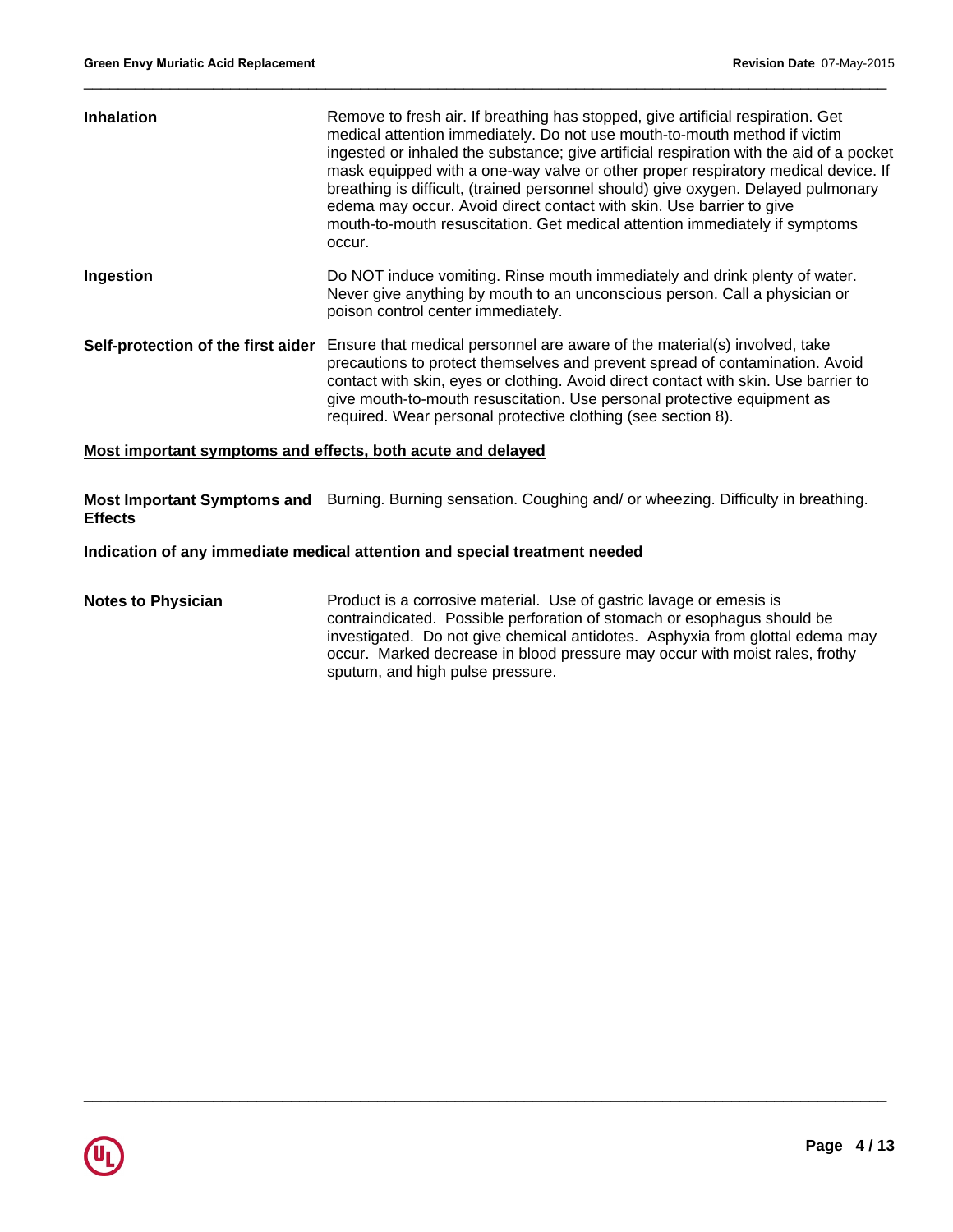# **Suitable Extinguishing Media**

**12. Revision Date 07-May**<br> **5. FIRE-FIGHTING MEASURES**<br>
priate to local circumstances and the surrounding environment. Use extinguishing measures that are appropriate to local circumstances and the surrounding environment.

# **Unsuitable extinguishing media**

CAUTION: Use of water spray when fighting fire may be inefficient.

# **Specific hazards arising from the chemical**

The product causes burns of eyes, skin and mucous membranes. Thermal decomposition can lead to release of irritating gases and vapors.

| <b>Uniform Fire Code</b> | Corrosive: Other--Liquid |
|--------------------------|--------------------------|
|                          | Toxic: Liquid            |

**Hazardous Combustion Products** Carbon oxides.

# **Explosion Data Sensitivity to Mechanical Impact** No.

**Sensitivity to Static Discharge No.** 

# **Protective equipment and precautions for firefighters**

As in any fire, wear self-contained breathing apparatus pressure-demand, MSHA/NIOSH (approved or equivalent) and full protective gear. Corrosive: Other--Liquid<br>
Toxic: Liquid<br>
No.<br>
No.<br>
No.<br> **6. ACCIDENTAL RELEASE MEASURES**<br> **6. ACCIDENTAL RELEASE MEASURES** 

# **Personal precautions, protective equipment and emergency procedures**

| <b>Personal precautions</b>                          | Attention! Corrosive material. Avoid contact with skin, eyes or clothing. Ensure adequate<br>ventilation. Use personal protective equipment as required. Evacuate personnel to safe<br>areas. Keep people away from and upwind of spill/leak. Do not breathe vapor or mist. |  |
|------------------------------------------------------|-----------------------------------------------------------------------------------------------------------------------------------------------------------------------------------------------------------------------------------------------------------------------------|--|
| <b>Other Information</b>                             | Refer to protective measures listed in Sections 7 and 8.                                                                                                                                                                                                                    |  |
| <b>Environmental precautions</b>                     |                                                                                                                                                                                                                                                                             |  |
| <b>Environmental precautions</b>                     | Refer to protective measures listed in Sections 7 and 8. Prevent further leakage or spillage<br>if safe to do so. Should not be released into the environment. Do not allow to enter into<br>soil/subsoil. Prevent product from entering drains.                            |  |
| Methods and material for containment and cleaning up |                                                                                                                                                                                                                                                                             |  |
| <b>Methods for containment</b>                       | Prevent further leakage or spillage if safe to do so.                                                                                                                                                                                                                       |  |

**Methods for cleaning up** Soak up with inert absorbent material. Pick up and transfer to properly labeled containers.

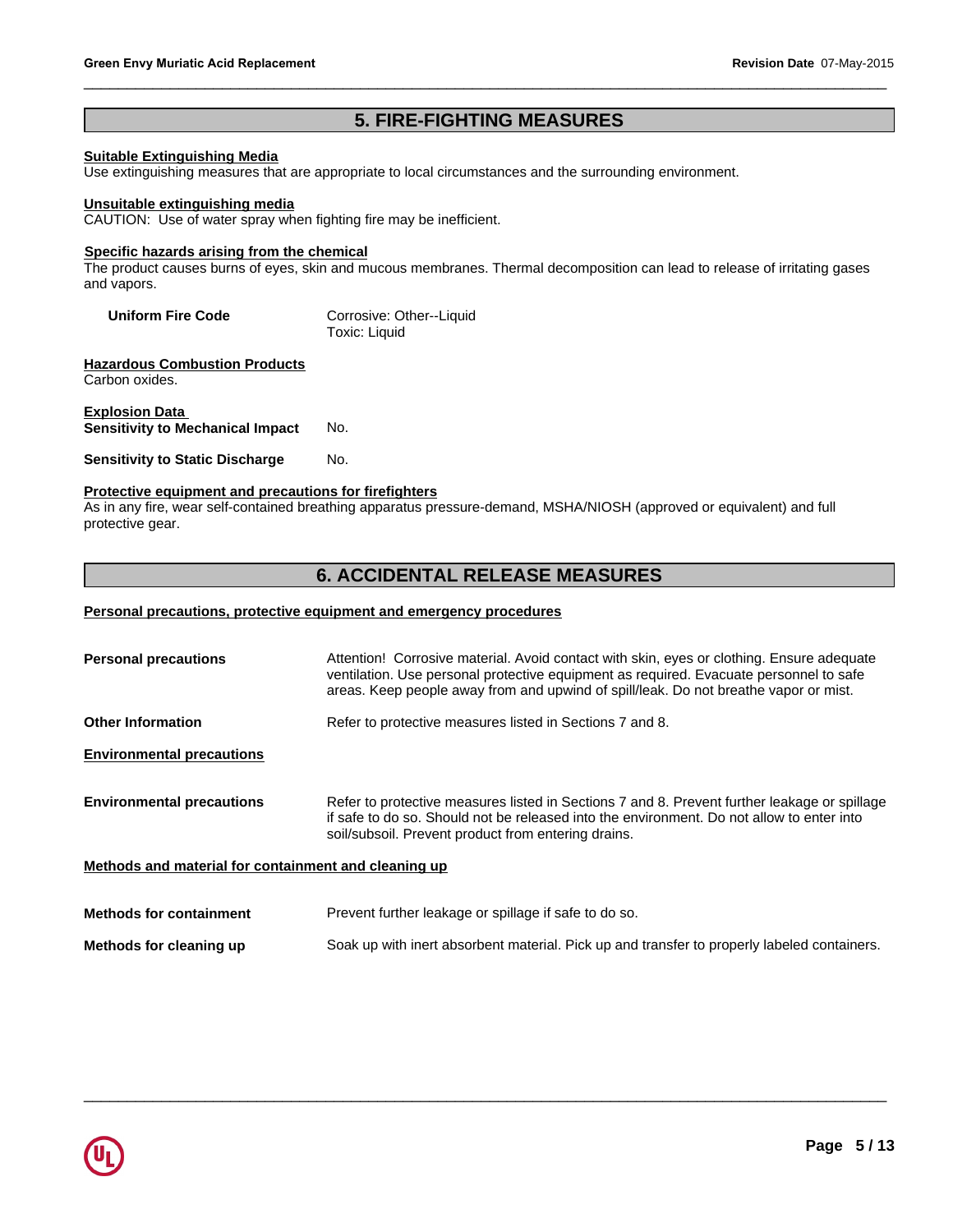# Revision Date 07-Ma<br>**7. HANDLING AND STORAGE**

# **Precautions for safe handling**

Francelle in accordance with good industrial hygiene and safety practice. Avoid contact with skin, eyes or clothing. In case of insufficient ventilation, wear suitable respiratory equipment. Use only with adequate ventilat Handling **Handle in accordance with good industrial hygiene and safety practice. Avoid contact with and safety practice.** skin, eyes or clothing. In case of insufficient ventilation, wear suitable respiratory equipment. Use only with adequate ventilation and in closed systems. Do not eat, drink or smoke when using this product. Take off contaminated clothing and wash before reuse. Do not breathe vapor or mist.

# **Conditions for safe storage, including any incompatibilities**

**Storage** Keep containers tightly closed in a dry, cool and well-ventilated place. Protect from moisture. Store locked up. Keep out of the reach of children. Store away from other materials.

 $\_$  ,  $\_$  ,  $\_$  ,  $\_$  ,  $\_$  ,  $\_$  ,  $\_$  ,  $\_$  ,  $\_$  ,  $\_$  ,  $\_$  ,  $\_$  ,  $\_$  ,  $\_$  ,  $\_$  ,  $\_$  ,  $\_$  ,  $\_$  ,  $\_$  ,  $\_$  ,  $\_$  ,  $\_$  ,  $\_$  ,  $\_$  ,  $\_$  ,  $\_$  ,  $\_$  ,  $\_$  ,  $\_$  ,  $\_$  ,  $\_$  ,  $\_$  ,  $\_$  ,  $\_$  ,  $\_$  ,  $\_$  ,  $\_$  ,

**Incompatible Products Acids. Bases. Oxidizing agent.** 

# **Control parameters**

# **Exposure Guidelines**

| Hydrogen chloride<br>Ceiling: 2 ppm<br>Ceiling: 5 ppm                                                                                                                                                                                                                                                                                                                                                                                                                                      |                                                                                                                                                                       |  |  |
|--------------------------------------------------------------------------------------------------------------------------------------------------------------------------------------------------------------------------------------------------------------------------------------------------------------------------------------------------------------------------------------------------------------------------------------------------------------------------------------------|-----------------------------------------------------------------------------------------------------------------------------------------------------------------------|--|--|
| 7647-01-0<br>Ceiling: 7 mg/m <sup>3</sup>                                                                                                                                                                                                                                                                                                                                                                                                                                                  | IDLH: 50 ppm<br>Ceiling: 5 ppm<br>Ceiling: 7 mg/m <sup>3</sup>                                                                                                        |  |  |
| ACGIH TLV: American Conference of Governmental Industrial Hygienists - Threshold Limit Value OSHA PEL: Occupational Safety and Health<br>Administration - Permissible Exposure Limits Immediately Dangerous to Life or Health                                                                                                                                                                                                                                                              |                                                                                                                                                                       |  |  |
| <b>Other Exposure Guidelines</b>                                                                                                                                                                                                                                                                                                                                                                                                                                                           | Vacated limits revoked by the Court of Appeals decision in AFL-CIO v. OSHA, 965 F.2d 962<br>(11th Cir., 1992) See section 15 for national exposure control parameters |  |  |
| Appropriate engineering controls                                                                                                                                                                                                                                                                                                                                                                                                                                                           |                                                                                                                                                                       |  |  |
| <b>Engineering Measures</b><br><b>Showers</b><br>Eyewash stations<br>Ventilation systems                                                                                                                                                                                                                                                                                                                                                                                                   |                                                                                                                                                                       |  |  |
| Individual protection measures, such as personal protective equipment                                                                                                                                                                                                                                                                                                                                                                                                                      |                                                                                                                                                                       |  |  |
| Face protection shield.<br><b>Eye/face protection</b>                                                                                                                                                                                                                                                                                                                                                                                                                                      |                                                                                                                                                                       |  |  |
| Skin and body protection<br>Wear protective gloves and protective clothing. Long sleeved clothing. Chemical resistant<br>apron. Impervious gloves.                                                                                                                                                                                                                                                                                                                                         |                                                                                                                                                                       |  |  |
| No protective equipment is needed under normal use conditions. If exposure limits are<br><b>Respiratory protection</b><br>exceeded or irritation is experienced, ventilation and evacuation may be required.                                                                                                                                                                                                                                                                               |                                                                                                                                                                       |  |  |
| Handle in accordance with good industrial hygiene and safety practice. Avoid contact with<br><b>Hygiene Measures</b><br>skin, eyes or clothing. Wear suitable gloves and eye/face protection. Do not eat, drink or<br>smoke when using this product. Take off contaminated clothing and wash before reuse.<br>Contaminated work clothing should not be allowed out of the workplace. Regular cleaning<br>of equipment, work area and clothing is recommended. Wash hands before breaks and |                                                                                                                                                                       |  |  |

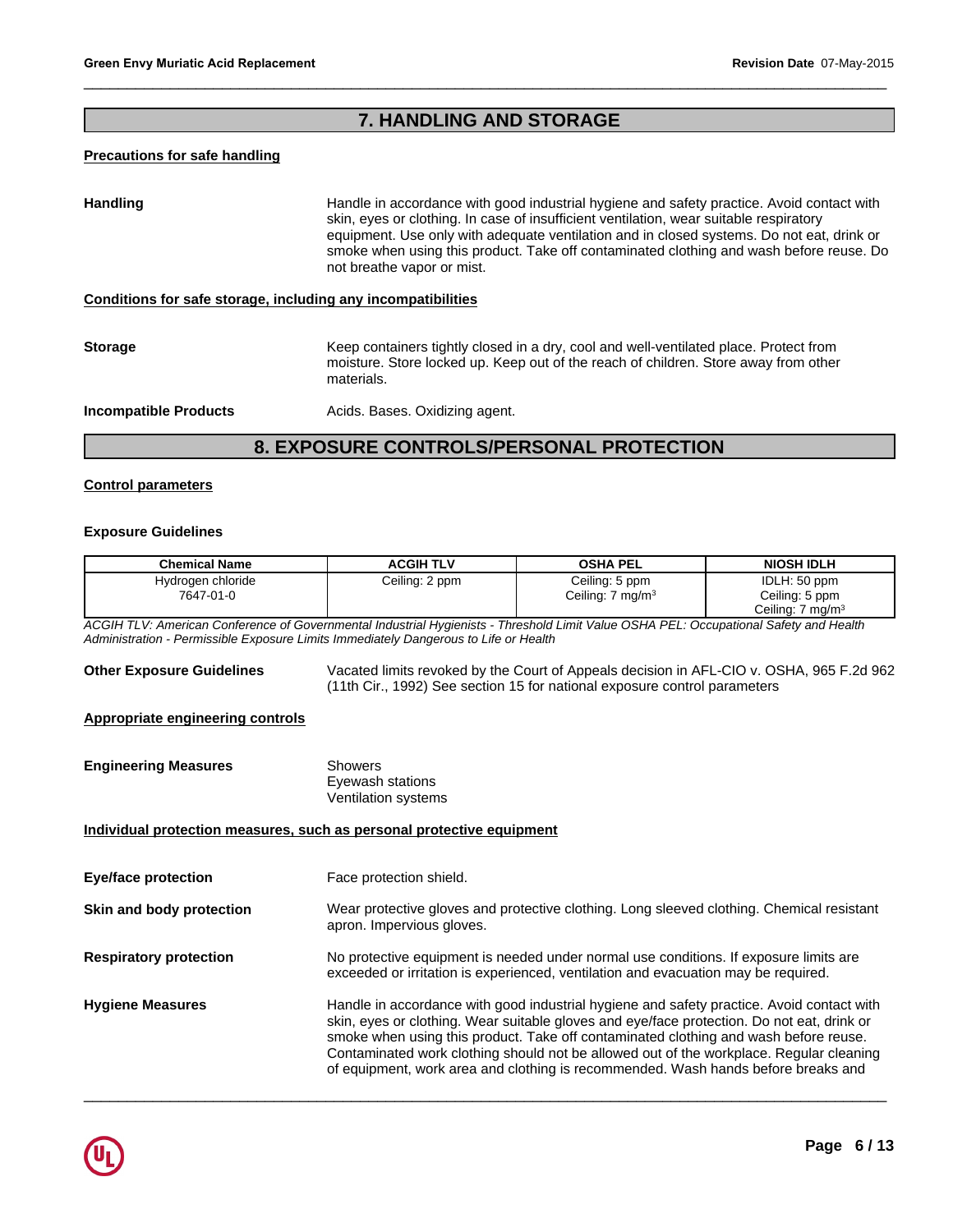immediately after handling the product. For environmental protection, remove and wash all contaminated protective equipment before re-use. Do not breathe vapor or mist. **PHYSICAL AND CHEMICAL PROPERTIES**<br>
Liquid

 $\_$  ,  $\_$  ,  $\_$  ,  $\_$  ,  $\_$  ,  $\_$  ,  $\_$  ,  $\_$  ,  $\_$  ,  $\_$  ,  $\_$  ,  $\_$  ,  $\_$  ,  $\_$  ,  $\_$  ,  $\_$  ,  $\_$  ,  $\_$  ,  $\_$  ,  $\_$  ,  $\_$  ,  $\_$  ,  $\_$  ,  $\_$  ,  $\_$  ,  $\_$  ,  $\_$  ,  $\_$  ,  $\_$  ,  $\_$  ,  $\_$  ,  $\_$  ,  $\_$  ,  $\_$  ,  $\_$  ,  $\_$  ,  $\_$  ,

 $\_$  ,  $\_$  ,  $\_$  ,  $\_$  ,  $\_$  ,  $\_$  ,  $\_$  ,  $\_$  ,  $\_$  ,  $\_$  ,  $\_$  ,  $\_$  ,  $\_$  ,  $\_$  ,  $\_$  ,  $\_$  ,  $\_$  ,  $\_$  ,  $\_$  ,  $\_$  ,  $\_$  ,  $\_$  ,  $\_$  ,  $\_$  ,  $\_$  ,  $\_$  ,  $\_$  ,  $\_$  ,  $\_$  ,  $\_$  ,  $\_$  ,  $\_$  ,  $\_$  ,  $\_$  ,  $\_$  ,  $\_$  ,  $\_$  ,

# **Physical and Chemical Properties**

| <b>Physical state</b>                                   | Liquid                   |                       |                          |
|---------------------------------------------------------|--------------------------|-----------------------|--------------------------|
| Appearance                                              | Transparent              | Odor                  | Mild                     |
| Color                                                   | No information available | <b>Odor Threshold</b> | No information available |
| <b>Property</b>                                         | Values                   | <b>Remarks Method</b> |                          |
| рH                                                      | 2                        | None known            |                          |
| Melting / freezing point                                | No data available        | None known            |                          |
| Boiling point / boiling range                           | 100 °C / 212 °F          | None known            |                          |
| <b>Flash Point</b>                                      | None                     | None known            |                          |
| <b>Evaporation Rate</b>                                 | No data available        | None known            |                          |
| Flammability (solid, gas)                               | No data available        | None known            |                          |
| <b>Flammability Limit in Air</b>                        |                          |                       |                          |
| <b>Upper flammability limit</b>                         | No data available        |                       |                          |
| Lower flammability limit                                | No data available        |                       |                          |
| Vapor pressure                                          | No data available        | None known            |                          |
| Vapor density                                           | No data available        | None known            |                          |
| <b>Specific Gravity</b>                                 | No data available        | None known            |                          |
| <b>Water Solubility</b>                                 | Completely soluble       | None known            |                          |
| Solubility in other solvents                            | No data available        | None known            |                          |
| Partition coefficient: n-octanol/waterNo data available |                          | None known            |                          |
| <b>Autoignition temperature</b>                         | No data available        | None known            |                          |
| <b>Decomposition temperature</b>                        | No data available        | None known            |                          |
| <b>Kinematic viscosity</b>                              | No data available        | None known            |                          |
| <b>Dynamic viscosity</b>                                | No data available        | None known            |                          |
| <b>Explosive properties</b>                             | No data available        |                       |                          |
| <b>Oxidizing properties</b>                             | No data available        |                       |                          |
| <b>Other Information</b>                                |                          |                       |                          |
| <b>Softening Point</b>                                  | No data available        |                       |                          |
| <b>VOC Content (%)</b>                                  | No data available        |                       |                          |
| <b>Particle Size</b>                                    | No data available        |                       |                          |
| <b>Particle Size Distribution</b>                       |                          |                       |                          |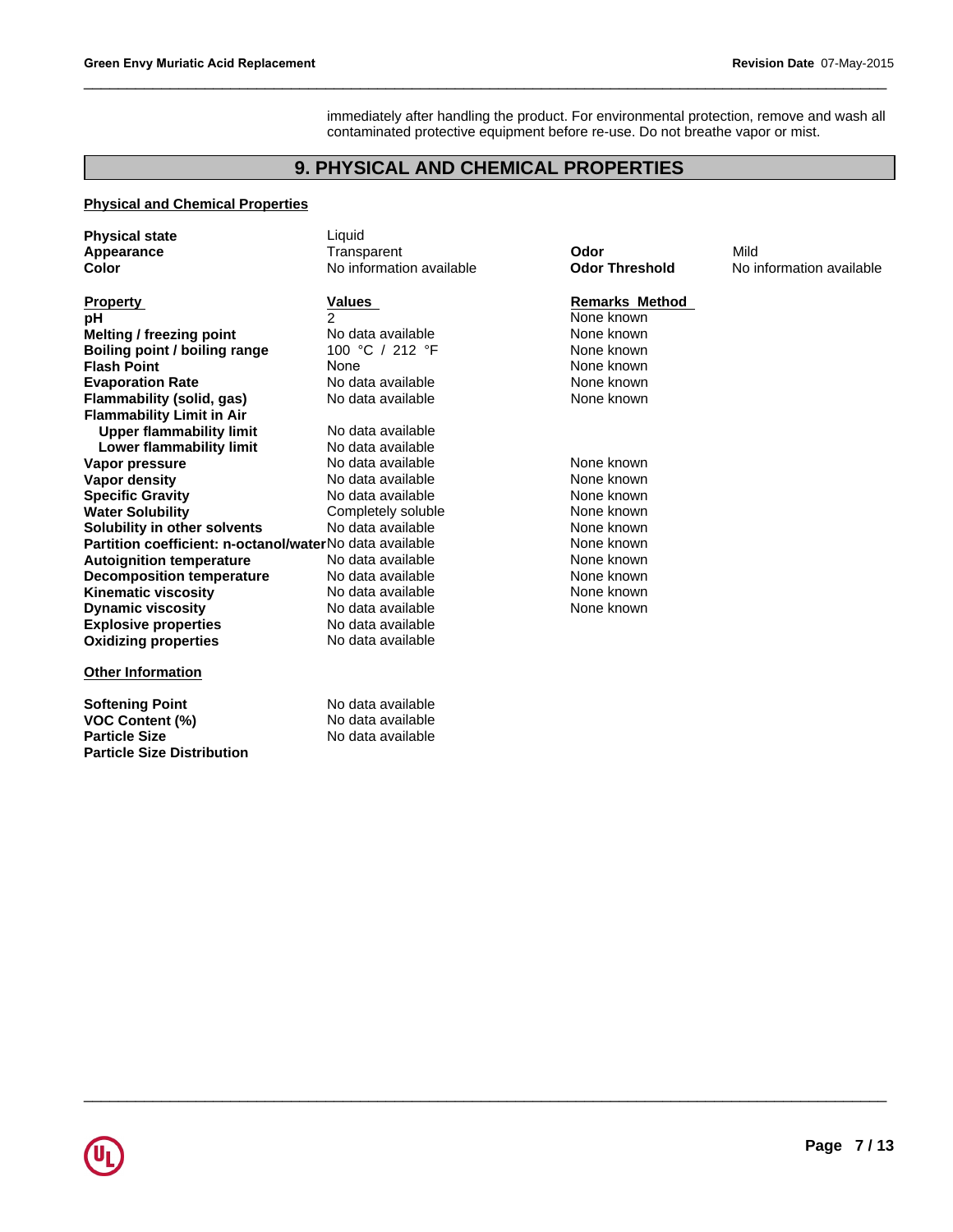# Revision Date 07-May-2<br>**10. STABILITY AND REACTIVITY**

 $\_$  ,  $\_$  ,  $\_$  ,  $\_$  ,  $\_$  ,  $\_$  ,  $\_$  ,  $\_$  ,  $\_$  ,  $\_$  ,  $\_$  ,  $\_$  ,  $\_$  ,  $\_$  ,  $\_$  ,  $\_$  ,  $\_$  ,  $\_$  ,  $\_$  ,  $\_$  ,  $\_$  ,  $\_$  ,  $\_$  ,  $\_$  ,  $\_$  ,  $\_$  ,  $\_$  ,  $\_$  ,  $\_$  ,  $\_$  ,  $\_$  ,  $\_$  ,  $\_$  ,  $\_$  ,  $\_$  ,  $\_$  ,  $\_$  ,

# **Reactivity**

No data available.

**Chemical stability** Stable under recommended storage conditions. **Possibility of Hazardous Reactions** None under normal processing. **Hazardous Polymerization** Hazardous polymerization does not occur.

nditions.<br>ged periods. Excessive heat.<br>11. **TOXICOLOGICAL INFORMATION Conditions to avoid** Exposure to air or moisture over prolonged periods. Excessive heat. **Incompatible materials** Acids. Bases. Oxidizing agent. **Hazardous Decomposition Products** Carbon oxides.

# **Information on likely routes of exposure**

# **Product Information** .

| <b>Inhalation</b>   | Specific test data for the substance or mixture is not available. Corrosive by inhalation.<br>(based on components). Inhalation of corrosive fumes/gases may cause coughing, choking,<br>headache, dizziness, and weakness for several hours. Pulmonary edema may occur with<br>tightness in the chest, shortness of breath, bluish skin, decreased blood pressure, and<br>increased heart rate. Inhaled corrosive substances can lead to a toxic edema of the lungs.<br>Pulmonary edema can be fatal. May cause irritation of respiratory tract. Toxic by inhalation.                                                                                                                                          |
|---------------------|-----------------------------------------------------------------------------------------------------------------------------------------------------------------------------------------------------------------------------------------------------------------------------------------------------------------------------------------------------------------------------------------------------------------------------------------------------------------------------------------------------------------------------------------------------------------------------------------------------------------------------------------------------------------------------------------------------------------|
| Eye contact         | Specific test data for the substance or mixture is not available. Causes burns. (based on<br>components). Corrosive to the eyes and may cause severe damage including blindness.<br>Causes serious eye damage. May cause irreversible damage to eyes.                                                                                                                                                                                                                                                                                                                                                                                                                                                           |
| <b>Skin contact</b> | Specific test data for the substance or mixture is not available. Corrosive. (based on<br>components). Causes burns.                                                                                                                                                                                                                                                                                                                                                                                                                                                                                                                                                                                            |
| Ingestion           | Specific test data for the substance or mixture is not available. Causes burns. (based on<br>components). Ingestion causes burns of the upper digestive and respiratory tracts. May<br>cause severe burning pain in the mouth and stomach with vomiting and diarrhea of dark<br>blood. Blood pressure may decrease. Brownish or yellowish stains may be seen around the<br>mouth. Swelling of the throat may cause shortness of breath and choking. May cause lung<br>damage if swallowed. May be fatal if swallowed and enters airways. Ingestion may cause<br>irritation to mucous membranes. Ingestion may cause gastrointestinal irritation, nausea,<br>vomiting and diarrhea. May be harmful if swallowed. |

# **Component Information**

| <b>Chemical Name</b> | Oral LD50   | Dermal LD50 | <b>Inhalation LC50</b> |
|----------------------|-------------|-------------|------------------------|
| Hydrogen chloride    | Rat         | Rabbit      | Rat)                   |
| 7647-01-0            | = 700 mg/kg | 5010 mg/kg  | $= 3124$ ppm           |

 $\_$  ,  $\_$  ,  $\_$  ,  $\_$  ,  $\_$  ,  $\_$  ,  $\_$  ,  $\_$  ,  $\_$  ,  $\_$  ,  $\_$  ,  $\_$  ,  $\_$  ,  $\_$  ,  $\_$  ,  $\_$  ,  $\_$  ,  $\_$  ,  $\_$  ,  $\_$  ,  $\_$  ,  $\_$  ,  $\_$  ,  $\_$  ,  $\_$  ,  $\_$  ,  $\_$  ,  $\_$  ,  $\_$  ,  $\_$  ,  $\_$  ,  $\_$  ,  $\_$  ,  $\_$  ,  $\_$  ,  $\_$  ,  $\_$  ,

# **Information on toxicological effects**

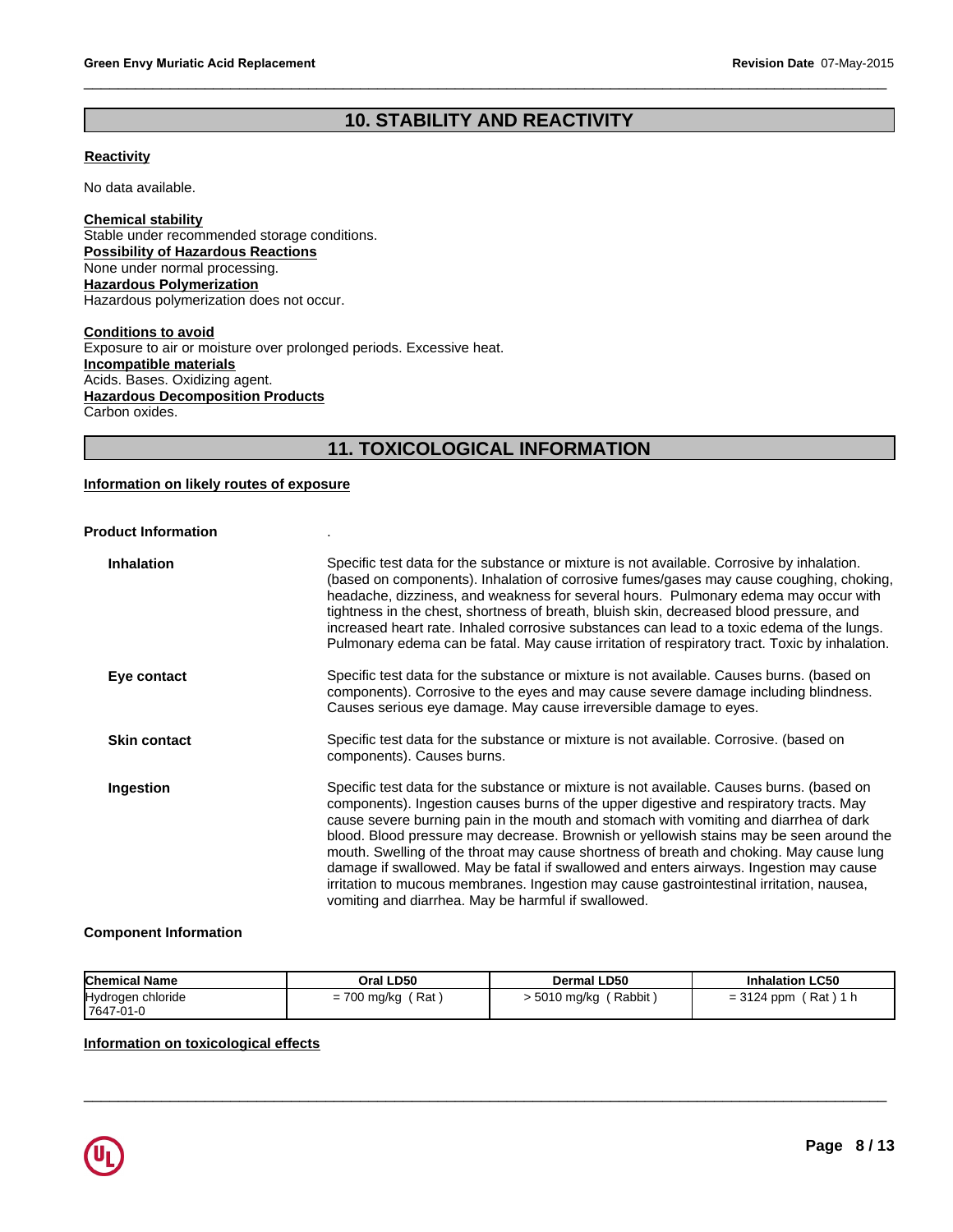| Symptoms | Erythema (skin redness). Burning. May cause blindness. Coughing and/ or wheezing. |
|----------|-----------------------------------------------------------------------------------|
|          | Difficulty in breathing.                                                          |

# **Delayed and immediate effects as well as chronic effects from short and long-term exposure**

| Sensitization                                                     | No information available.            |
|-------------------------------------------------------------------|--------------------------------------|
| <b>Mutagenic Effects</b>                                          | No information available.            |
| $\bigcap$ and $\bigcap$ and $\bigcap$ and $\bigcap$ and $\bigcap$ | The tells helewiselizates whether ze |

**Carcinogenicity** The table below indicates whether each agency has listed any ingredient as a carcinogen.

 $\_$  ,  $\_$  ,  $\_$  ,  $\_$  ,  $\_$  ,  $\_$  ,  $\_$  ,  $\_$  ,  $\_$  ,  $\_$  ,  $\_$  ,  $\_$  ,  $\_$  ,  $\_$  ,  $\_$  ,  $\_$  ,  $\_$  ,  $\_$  ,  $\_$  ,  $\_$  ,  $\_$  ,  $\_$  ,  $\_$  ,  $\_$  ,  $\_$  ,  $\_$  ,  $\_$  ,  $\_$  ,  $\_$  ,  $\_$  ,  $\_$  ,  $\_$  ,  $\_$  ,  $\_$  ,  $\_$  ,  $\_$  ,  $\_$  ,

 $\_$  ,  $\_$  ,  $\_$  ,  $\_$  ,  $\_$  ,  $\_$  ,  $\_$  ,  $\_$  ,  $\_$  ,  $\_$  ,  $\_$  ,  $\_$  ,  $\_$  ,  $\_$  ,  $\_$  ,  $\_$  ,  $\_$  ,  $\_$  ,  $\_$  ,  $\_$  ,  $\_$  ,  $\_$  ,  $\_$  ,  $\_$  ,  $\_$  ,  $\_$  ,  $\_$  ,  $\_$  ,  $\_$  ,  $\_$  ,  $\_$  ,  $\_$  ,  $\_$  ,  $\_$  ,  $\_$  ,  $\_$  ,  $\_$  ,

| <b>Chemical Name</b>          | <b>ACGIH</b> | <b>IARC</b> | הדוג<br>. | <b>OSHA</b> |
|-------------------------------|--------------|-------------|-----------|-------------|
| <b>Hydrogen</b><br>າ chloride |              | Group ∶     |           |             |
| 7647-01-0                     |              |             |           |             |

*IARC (International Agency for Research on Cancer)*

*Group 3 - Not Classifiable as to Carcinogenicity in Humans*

| <b>Reproductive toxicity</b>    | No information available.                                                                                                                                                                                                                                                                                                                                                                |  |  |
|---------------------------------|------------------------------------------------------------------------------------------------------------------------------------------------------------------------------------------------------------------------------------------------------------------------------------------------------------------------------------------------------------------------------------------|--|--|
| <b>STOT - single exposure</b>   | No information available.                                                                                                                                                                                                                                                                                                                                                                |  |  |
| <b>STOT - repeated exposure</b> | No information available.                                                                                                                                                                                                                                                                                                                                                                |  |  |
| <b>Chronic Toxicity</b>         | Chronic exposure to corrosive fumes/gases may cause erosion of the teeth followed by jaw<br>necrosis. Bronchial irritation with chronic cough and frequent attacks of pneumonia are<br>common. Gastrointestinal disturbances may also be seen. Effects from this product<br>caused by acute exposure may cause permanent damage to target organs and/or may<br>cause chronic conditions. |  |  |
| <b>Target Organ Effects</b>     | Respiratory system. Eyes. Skin. Gastrointestinal tract (GI). Systemic Toxicity. Teeth.                                                                                                                                                                                                                                                                                                   |  |  |
| <b>Aspiration Hazard</b>        | No information available.                                                                                                                                                                                                                                                                                                                                                                |  |  |

# **Numerical measures of toxicity Product Information**

# **The following values are calculated based on chapter 3.1 of the GHS document**

**ATEmix (oral)** 1,152.00 mg/kg **ATEmix (inhalation-gas)** 2,603.00 ppm (4 hr) **ATEmix (inhalation-dust/mist)** 0.84 mg/l **ATEmix (inhalation-vapor)** 5.00 ATEmix

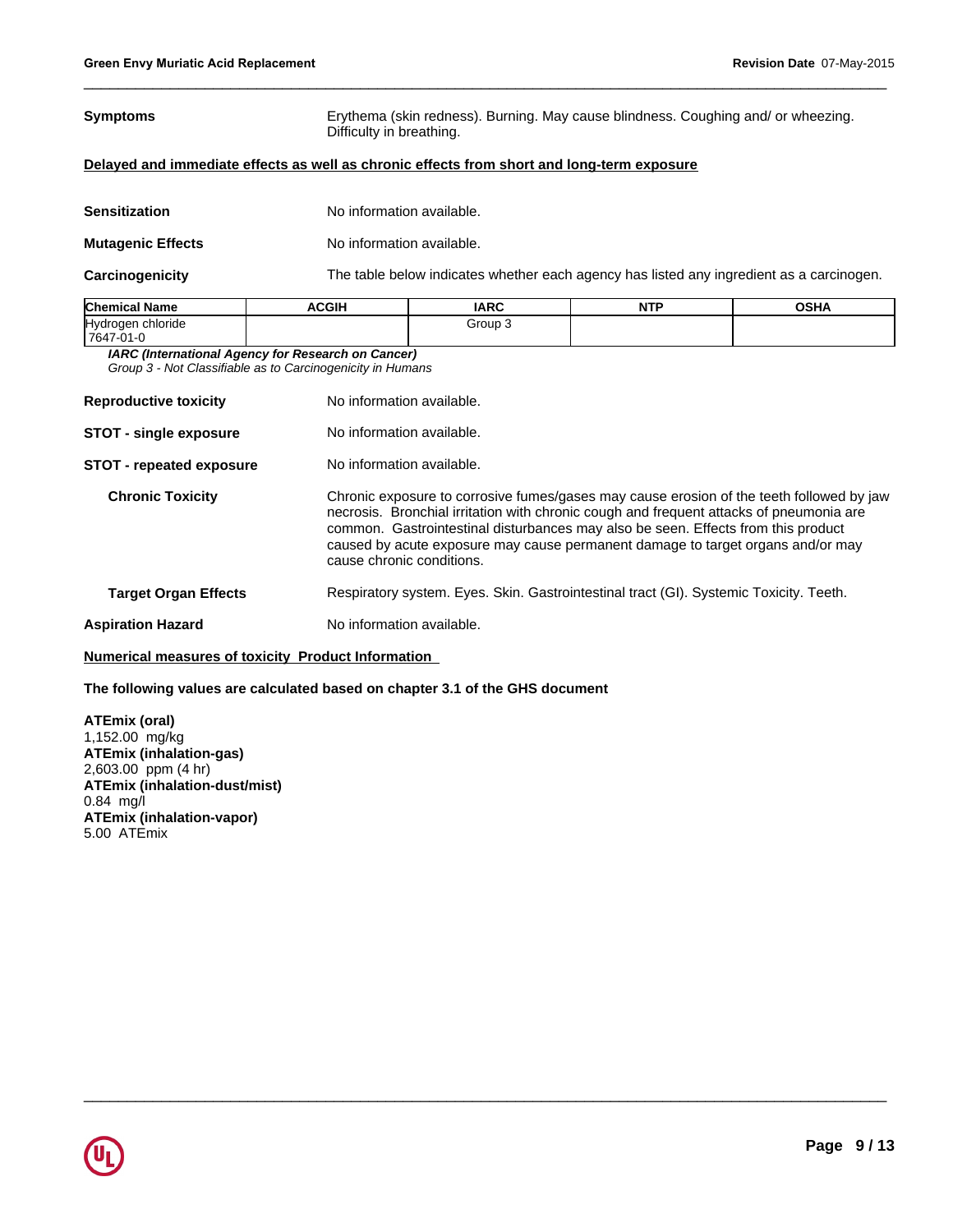# Revision Date 07-May-2018<br> **12. ECOLOGICAL INFORMATION**

 $\_$  ,  $\_$  ,  $\_$  ,  $\_$  ,  $\_$  ,  $\_$  ,  $\_$  ,  $\_$  ,  $\_$  ,  $\_$  ,  $\_$  ,  $\_$  ,  $\_$  ,  $\_$  ,  $\_$  ,  $\_$  ,  $\_$  ,  $\_$  ,  $\_$  ,  $\_$  ,  $\_$  ,  $\_$  ,  $\_$  ,  $\_$  ,  $\_$  ,  $\_$  ,  $\_$  ,  $\_$  ,  $\_$  ,  $\_$  ,  $\_$  ,  $\_$  ,  $\_$  ,  $\_$  ,  $\_$  ,  $\_$  ,  $\_$  ,

# **Ecotoxicity**

| <b>Chemical Name</b>                               | <b>Toxicity to Algae</b> | <b>Toxicity to Fish</b>                      | <b>Toxicity to</b><br><b>Microorganisms</b> | Daphnia Magna (Water<br>Flea) |
|----------------------------------------------------|--------------------------|----------------------------------------------|---------------------------------------------|-------------------------------|
| Hydrogen chloride<br>7647-01-0                     |                          | 96h LC50: $= 282$ mg/L<br>(Gambusia affinis) |                                             |                               |
| <b>Persistence and Degradability</b>               |                          |                                              |                                             |                               |
| No information available.                          |                          |                                              |                                             |                               |
| <b>Bioaccumulation</b><br>No information available |                          |                                              |                                             |                               |
| Other adverse effects<br>No information available. |                          |                                              |                                             |                               |
|                                                    |                          | <b>13. DISPOSAL CONSIDERATIONS</b>           |                                             |                               |

# **Persistence and Degradability**

# **Bioaccumulation**

# **Other adverse effects**

# **Waste treatment methods**

|                                      | <b>13. DISPOSAL CONSIDERATIONS</b>                                                                 |
|--------------------------------------|----------------------------------------------------------------------------------------------------|
| <b>Waste treatment methods</b>       |                                                                                                    |
| <b>Disposal methods</b>              | This material, as supplied, is a hazardous waste according to federal regulations (40 CFR<br>261). |
| <b>Contaminated Packaging</b>        | Dispose of contents/containers in accordance with local regulations.                               |
| <b>US EPA Waste Number</b>           | D002 P102                                                                                          |
| California Hazardous Waste Codes 791 |                                                                                                    |
|                                      | <b>14. TRANSPORT INFORMATION</b>                                                                   |
| <b>DOT</b>                           |                                                                                                    |
| <b>Proper Shipping Name</b>          | <b>CONSUMER COMMODITY</b>                                                                          |

| <b>DOT</b>                  |                                                                                                                         |
|-----------------------------|-------------------------------------------------------------------------------------------------------------------------|
| <b>Proper Shipping Name</b> | <b>CONSUMER COMMODITY</b>                                                                                               |
| <b>Hazard Class</b>         | ORM-D                                                                                                                   |
| <b>Description</b>          | CONSUMER COMMODITY, ORM-D                                                                                               |
| <b>TDG</b>                  |                                                                                                                         |
| UN-No.                      | UN3264                                                                                                                  |
| <b>Proper Shipping Name</b> | CORROSIVE LIQUID, ACIDIC, INORGANIC, N.O.S.                                                                             |
| <b>Hazard Class</b>         | 8                                                                                                                       |
| <b>Packing Group</b>        | Ш                                                                                                                       |
| <b>Description</b>          | UN3264, CORROSIVE LIQUID, ACIDIC, INORGANIC, N.O.S. (HYDROGEN CHLORIDE,<br>PROPARGYL ALCOHOL), 8, III, MARINE POLLUTANT |
| <b>MEX</b>                  |                                                                                                                         |
| UN-No.                      | UN3264                                                                                                                  |
| <b>Proper Shipping Name</b> | CORROSIVE LIQUID, ACIDIC, INORGANIC, N.O.S.                                                                             |
| <b>Hazard Class</b>         | 8                                                                                                                       |
| <b>Packing Group</b>        | Ш                                                                                                                       |
| <b>Description</b>          | UN3264, CORROSIVE LIQUID, ACIDIC, INORGANIC, N.O.S. (HYDROGEN CHLORIDE,                                                 |

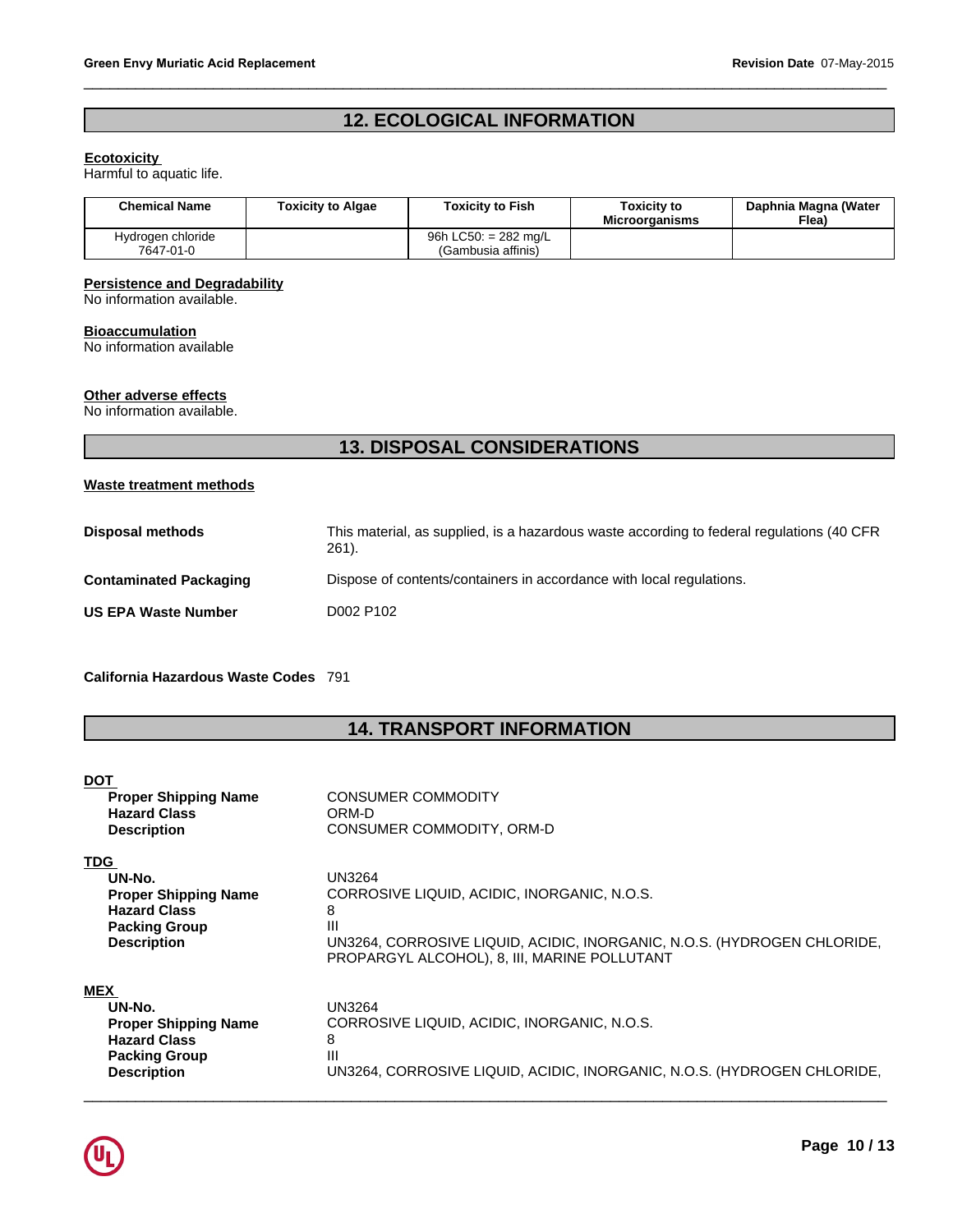|                                | PROPARGYL ALCOHOL), 8, III                                              |
|--------------------------------|-------------------------------------------------------------------------|
| <b>ICAO</b>                    | UN3264                                                                  |
| UN-No.                         | CORROSIVE LIQUID, ACIDIC, INORGANIC, N.O.S.                             |
| <b>Proper Shipping Name</b>    | 8                                                                       |
| <b>Hazard Class</b>            | Ш                                                                       |
| <b>Packing Group</b>           | UN3264, CORROSIVE LIQUID, ACIDIC, INORGANIC, N.O.S. (HYDROGEN CHLORIDE, |
| <b>Description</b>             | PROPARGYL ALCOHOL), 8, III                                              |
| <b>IATA</b>                    | <b>UN3264</b>                                                           |
| UN-No.                         | CORROSIVE LIQUID, ACIDIC, INORGANIC, N.O.S.                             |
| <b>Proper Shipping Name</b>    | 8                                                                       |
| <b>Hazard Class</b>            | III                                                                     |
| <b>Packing Group</b>           | UN3264, CORROSIVE LIQUID, ACIDIC, INORGANIC, N.O.S. (HYDROGEN CHLORIDE, |
| <b>Description</b>             | PROPARGYL ALCOHOL), 8, III                                              |
| <b>IMDG/IMO</b>                | UN3264                                                                  |
| UN-No.                         | CORROSIVE LIQUID, ACIDIC, INORGANIC, N.O.S.                             |
| <b>Proper Shipping Name</b>    | 8                                                                       |
| <b>Hazard Class</b>            | Ш                                                                       |
| <b>Packing Group</b>           | $F-A, S-B$                                                              |
| EmS-No.                        | UN3264, CORROSIVE LIQUID, ACIDIC, INORGANIC, N.O.S. (HYDROGEN CHLORIDE, |
| <b>Description</b>             | PROPARGYL ALCOHOL), 8, III, MARINE POLLUTANT                            |
| <b>RID</b>                     | <b>UN3264</b>                                                           |
| UN-No.                         | CORROSIVE LIQUID, ACIDIC, INORGANIC, N.O.S.                             |
| <b>Proper Shipping Name</b>    | 8                                                                       |
| <b>Hazard Class</b>            | Ш                                                                       |
| <b>Packing Group</b>           | C <sub>1</sub>                                                          |
| <b>Classification code</b>     | UN3264, CORROSIVE LIQUID, ACIDIC, INORGANIC, N.O.S. (HYDROGEN CHLORIDE, |
| <b>Description</b>             | PROPARGYL ALCOHOL), 8, III                                              |
| <b>ADR</b>                     | <b>UN3264</b>                                                           |
| UN-No.                         | CORROSIVE LIQUID, ACIDIC, INORGANIC, N.O.S.                             |
| <b>Proper Shipping Name</b>    | 8                                                                       |
| <b>Hazard Class</b>            | III                                                                     |
| <b>Packing Group</b>           | C <sub>1</sub>                                                          |
| <b>Classification code</b>     | (E)                                                                     |
| <b>Tunnel restriction code</b> | UN3264, CORROSIVE LIQUID, ACIDIC, INORGANIC, N.O.S. (HYDROGEN CHLORIDE, |
| <b>Description</b>             | PROPARGYL ALCOHOL), 8, III                                              |
| <b>ADN</b>                     | <b>UN3264</b>                                                           |
| UN-No.                         | CORROSIVE LIQUID, ACIDIC, INORGANIC, N.O.S.                             |
| <b>Proper Shipping Name</b>    | 8                                                                       |
| <b>Hazard Class</b>            | Ш                                                                       |
| <b>Packing Group</b>           | C <sub>1</sub>                                                          |
| <b>Classification code</b>     | 274                                                                     |
| <b>Special Provisions</b>      | UN3264, CORROSIVE LIQUID, ACIDIC, INORGANIC, N.O.S. (HYDROGEN CHLORIDE, |
| <b>Description</b>             | PROPARGYL ALCOHOL), 8, III                                              |
| <b>Hazard Labels</b>           | 8                                                                       |
| <b>Limited Quantity</b>        | 5L                                                                      |
|                                | <b>15. REGULATORY INFORMATION</b>                                       |

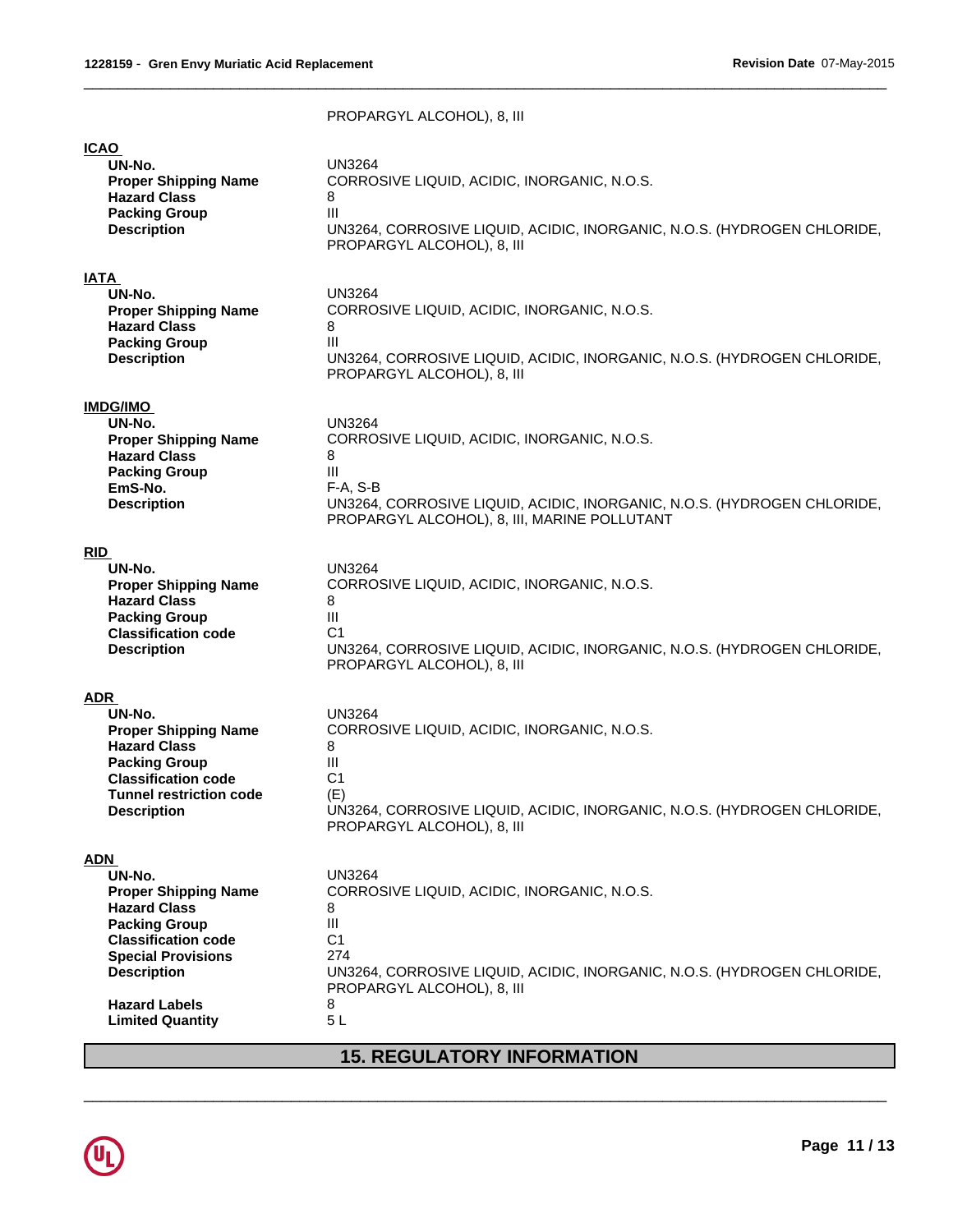# **International Inventories**

| TSCA | Complies                                             |
|------|------------------------------------------------------|
| DSL  | All components are listed either on the DSL or NDSL. |

**TSCA** - United States Toxic Substances Control Act Section 8(b) Inventory **DSL/NDSL** - Canadian Domestic Substances List/Non-Domestic Substances List

# **US Federal Regulations**

# **SARA 313**

Section 313 of Title III of the Superfund Amendments and Reauthorization Act of 1986 (SARA). This product contains a chemical or chemicals which are subject to the reporting requirements of the Act and Title 40 of the Code of Federal Regulations, Part 372

 $\_$  ,  $\_$  ,  $\_$  ,  $\_$  ,  $\_$  ,  $\_$  ,  $\_$  ,  $\_$  ,  $\_$  ,  $\_$  ,  $\_$  ,  $\_$  ,  $\_$  ,  $\_$  ,  $\_$  ,  $\_$  ,  $\_$  ,  $\_$  ,  $\_$  ,  $\_$  ,  $\_$  ,  $\_$  ,  $\_$  ,  $\_$  ,  $\_$  ,  $\_$  ,  $\_$  ,  $\_$  ,  $\_$  ,  $\_$  ,  $\_$  ,  $\_$  ,  $\_$  ,  $\_$  ,  $\_$  ,  $\_$  ,  $\_$  ,

| <b>Chemical Name</b>                  | <b>CAS No</b> | Weight-% | <b>SARA 313 - Threshold</b><br>Values % |
|---------------------------------------|---------------|----------|-----------------------------------------|
| Hydrogen chloride - 7647-01-0         | 7647-01-0     | 40 - 70  | 1.0                                     |
| <b>SARA 311/312 Hazard Categories</b> |               |          |                                         |
| <b>Acute Health Hazard</b>            | Yes           |          |                                         |
| <b>Chronic Health Hazard</b>          | No            |          |                                         |
| <b>Fire Hazard</b>                    | No            |          |                                         |
| Sudden release of pressure hazard     | No            |          |                                         |
| <b>Reactive Hazard</b>                | No            |          |                                         |

# **CWA (Clean Water Act)**

This product contains the following substances which are regulated pollutants pursuant to the Clean Water Act (40 CFR 122.21 and 40 CFR 122.42)

| <b>Chemical Name</b>           | <b>CWA - Reportable</b><br>Quantities | <b>CWA - Toxic Pollutants</b> | <b>CWA - Priority Pollutants</b> | <b>CWA - Hazardous</b><br><b>Substances</b> |
|--------------------------------|---------------------------------------|-------------------------------|----------------------------------|---------------------------------------------|
| Hydrogen chloride<br>7647-01-0 | 5000 lb                               |                               |                                  |                                             |
| <b>CERCLA</b>                  |                                       |                               |                                  |                                             |

This material, as supplied, contains one or more substances regulated as a hazardous substance under the Comprehensive Environmental Response Compensation and Liability Act (CERCLA) (40 CFR 302)

| <b>Chemical Name</b>           | <b>Hazardous Substances RQs</b> | <b>Extremely Hazardous Substances</b><br><b>RQs</b> | RQ                                         |
|--------------------------------|---------------------------------|-----------------------------------------------------|--------------------------------------------|
| Hydrogen chloride<br>7647-01-0 | 5000 lb                         | 5000 lb                                             | RQ 5000 lb final RQ<br>RQ 2270 kg final RQ |

# **US State Regulations**

# **California Proposition 65**

This product does not contain any Proposition 65 chemicals.

# **U.S. State Right-to-Know Regulations**

| <b>Chemical Name</b>           | <b>New Jersey</b> | l Massachusetts l | Pennsvlvania | <b>Rhode Island</b> | <b>Illinois</b> |
|--------------------------------|-------------------|-------------------|--------------|---------------------|-----------------|
| Hydrogen chloride<br>7647-01-0 |                   |                   |              |                     |                 |
| <b>Supplier Trade Secret</b>   |                   |                   |              |                     |                 |

# **International Regulations**

# **Mexico**

.

| <b>Nation</b><br>limits<br><b>AYDOSUITA</b><br>------<br><b>occupational</b><br>. Іо.<br><b>GYNOSAIG</b> |                                     |                        |  |
|----------------------------------------------------------------------------------------------------------|-------------------------------------|------------------------|--|
| omponen <sup>.</sup>                                                                                     | Caroinoqon<br>Status<br>.<br>ہ<br>. | <b>Exposure Limits</b> |  |
|                                                                                                          |                                     |                        |  |